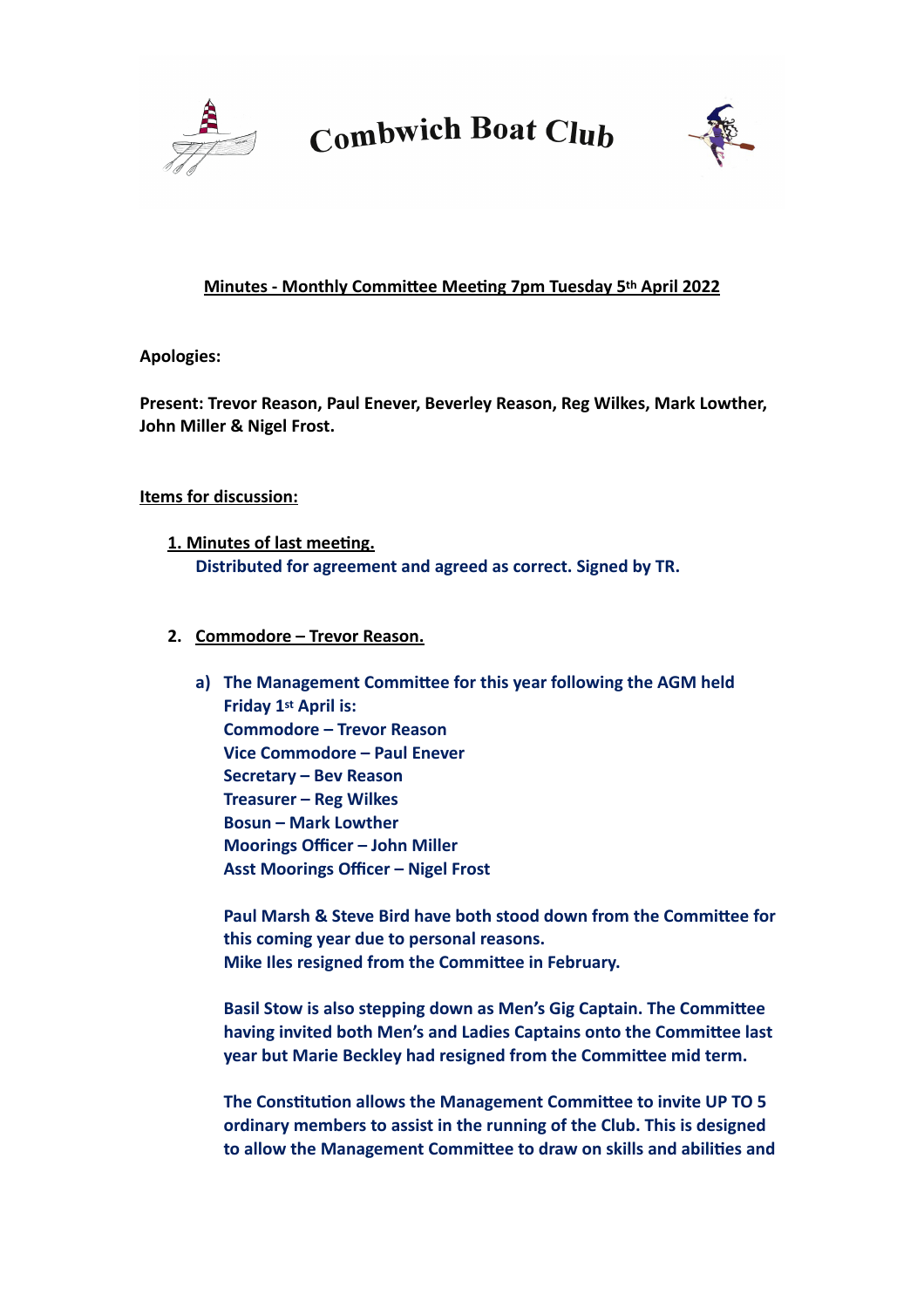

**allows for input from interest groups and should aid in good communications.**

**TR explained that the Committee meets at 7pm on the first Tuesday of every month. For a meeting and any decisions to be valid the Constitution states that to be quorate requires a minimum of 5 members be present. Proxy votes are not allowed at Monthly meetings only at AGM or EGM as per 4.4 of the Constitution.**

**TR has received several names who would like to take part in the Committee:**

**Steve Cox – Existing committee member and represents the Water Skiers.**

**A N Other – Men's Gig Captain (Basil Stow standing down as Captain and replacement being arranged).**

**Marie Beckley – Current Ladies Gig Captain.**

**Kerrie Howard – Currently a Rowing Cox but has an impressive list of boating qualifications.**

**Myles Upham – Boating member with over 10 years as a member of the club.**

**Amanda DiTrolio – Rower.**

**Merv Lang – Boating member for past 5 years.**

**Chris Thompson had put his name forward but has now withdrawn.**

**Decision 1 – How many of the potential places to fill?**

**Openly discussed and John Miller proposed that we invite 4 members on to the committee, seconded by Reg Wilkes. Voted unanimously.**

**1 place to be kept vacant in case the need arises to make use of a particular set of skills.**

**Decision 2 – Decide who from the above list to invite? Members were asked to vote for or against each of the names: Steve Cox – Representing the Water Skiers. Votes for 7 Against 0 Gig Captains**

**TR proposed that one space be utilized for either of the Gig Captains so that on most occasions either would be in attendance. Seconded by Paul Enever.**

**Voted unanimously.**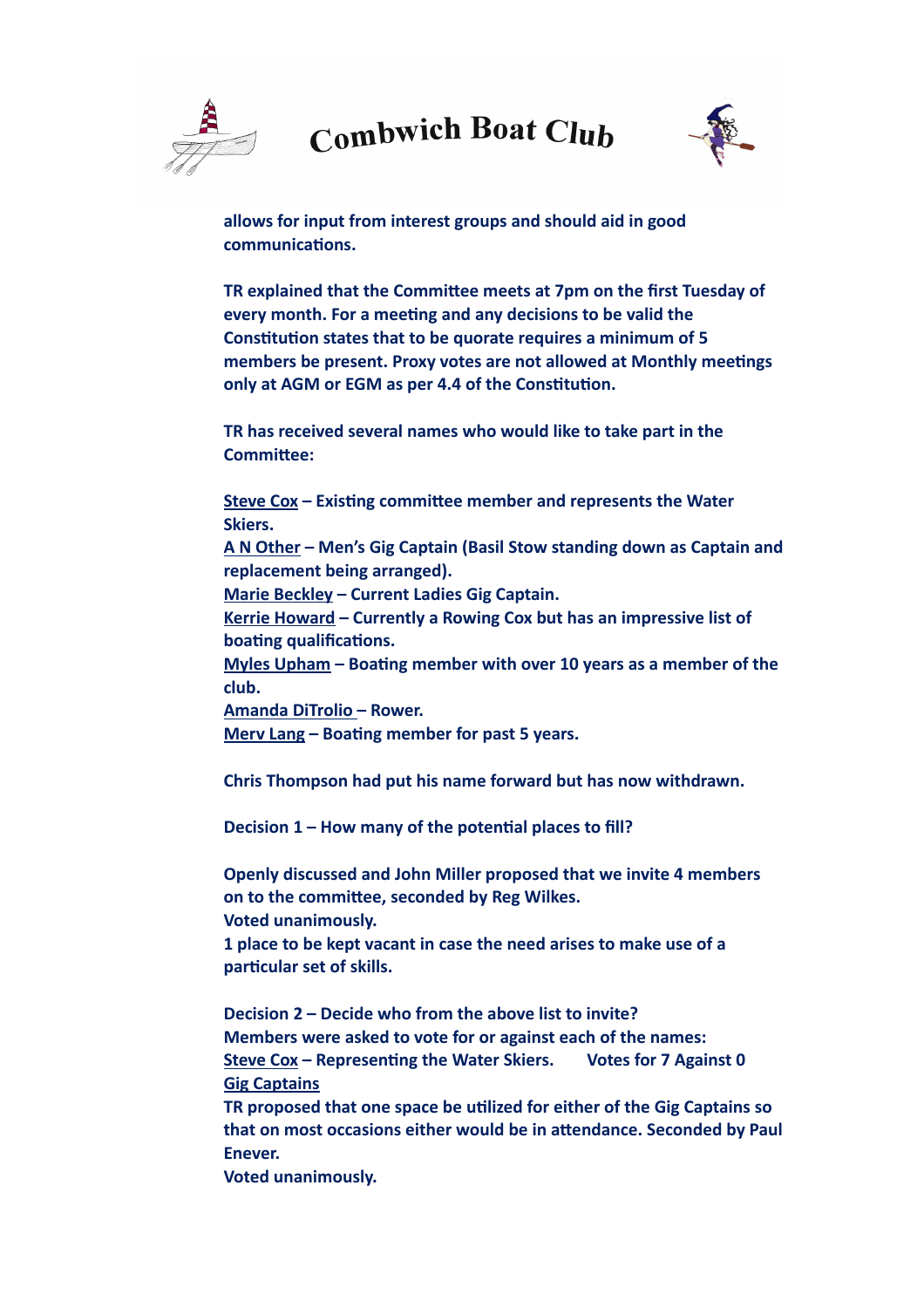



**Kerrie Howard – Had put herself forward with an impressive list of qualifications around boating. Also a active Cox in the Rowing group. Votes for 7 against 0. Myles Upham – Boat club member in excess of 10 years. Votes for 7 against 0 Amanda Ditrolio – Rower votes for 0 Merv Lang – Boater votes for 1.**

**Action: Secretary BR to send emails to Steve Cox, Marie Beckley (as ladies captain in absence of men's captain currently), Kerrie Howard & Myles Upham informing them and inviting them to join the committee.**

#### **3. Commodore report on the AGM**

**Since the below issues were raised publicly at the AGM the Committee has the right to reply to agree and action where necessary, disagree, provide documentary evidence to support or correct positions stated by members.**

**a) Change has been made to the Constitution and dated 1st April 2022 which has updated 7.1 timing of the AGM as agreed at the meeting to read** 

**"The Annual General Meeting shall be held in the months of April or May, or if necessary, hold it vitually."**

**The membership agreed to adop the 'Social Media Policy' which is now attached to the Constitution as Appendix B. (Appendix A is the Disciplinary Code). But to be reviewed next AGM.**

**b) Carol Thompson raised the issue that Bill Edwards the outgoing Treasurer should not be able to conduct financial transactions as he was no longer a Committee member. The Club currently has 3 members with authority to carry out payments and or deposits, these being Bill Edwards, Trevor Reason & John Miller. The incoming Treasurer Reg Wilkes will be added to the clubs banking which takes a few weeks from experience. Bill is the licence holder of the 'Club Treasurer' software that we use for records and financials having introduced it to the club during the past** 

**year. It is proving to be a valuable tool.**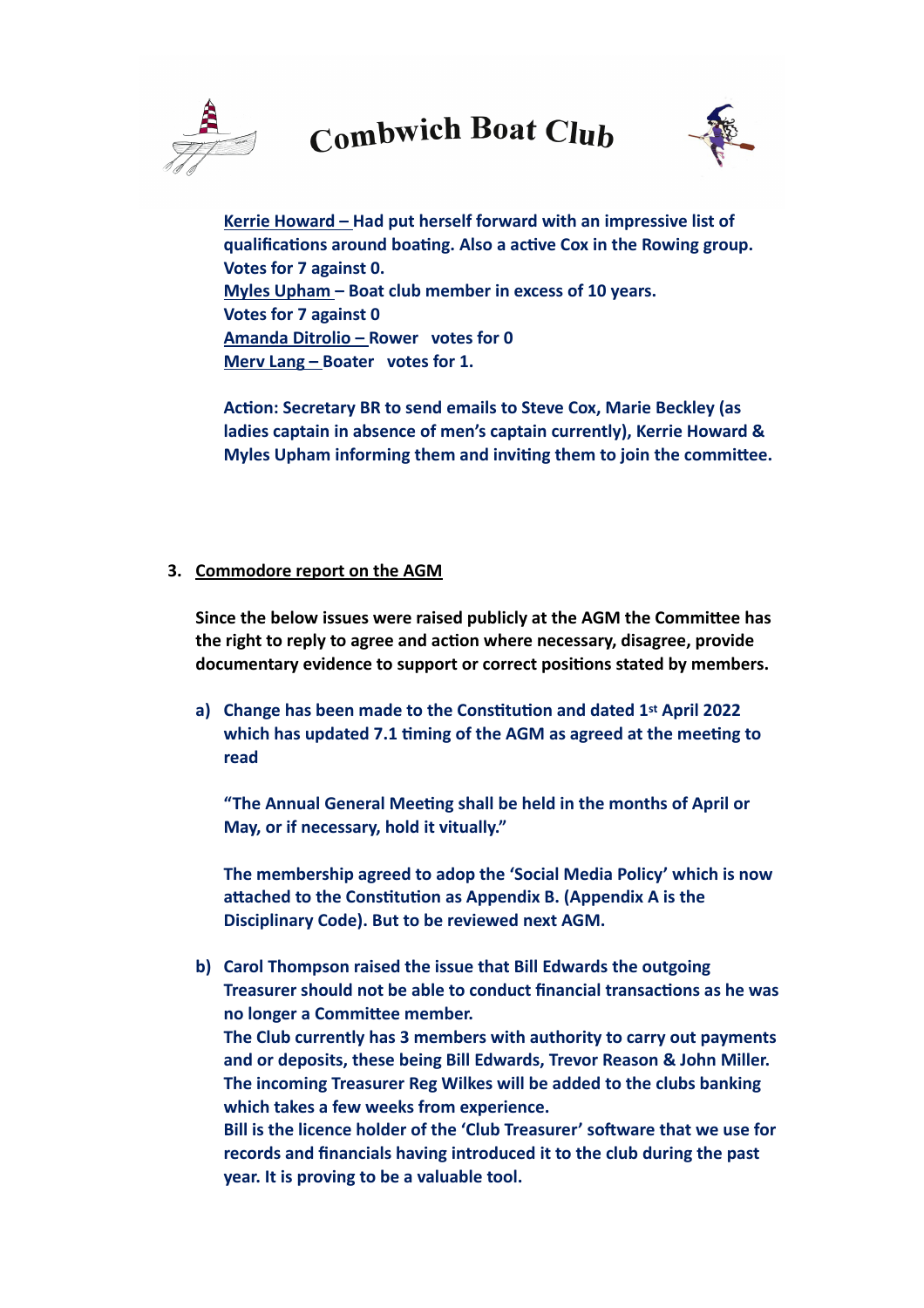

**Bill will be allowed to continue until a proper handover to Reg has occurred and beyond that is happy to continue to assist but will only carry out transactions when given a written instruction by the Commodore or Treasurer.**

**Clarification: The Club has online banking facilities and each authorizer has a card reader machine that is used to gain online access. No transaction can take place without 2 separate persons authority and an audit trail showing who set up the transaction and who authorized it is maintained.**

- **c) Kerrie Howard stated that it was not good if a husband and wife both had access to the accounts ie TR & BR. To clarify: The new Secretary Bev Reason will not be a signatory to the banking facilities.**
- **d) Carol Thompson raised the issue around auditing of the accounts and pointed out that due to Covid this had not been done last year and that it should be done by 2 ordinary members of the club. TR has arranged for the accounts to be properly audited by qualified persons externally to the club in order to bring them up to date following an exceptional year of income and expenditure due to the EDF compensation and improvements that have been made. Audited accounts to be made available to members as and when completed.**
- **e) Kerrie Howard raised the issue of 'Associate Members' and pointed out that the minutes of the meeting where the AM decision was made states that it would be in place until the next AGM.**

**Agreed at the AGM that the decision would be revisited at next committee meeting.**

**Decision to be made: Do we continue with anyone that is not a boat owner being Associate members.**

**TR pointed out that the only difference between a full member and an Associate member is the voting rights at an AGM. It does not stop any other form of activity.**

**TR proposed that the use of Associate Membership should continue for non-boat owning members going forward. Seconded by Mark Lowther.**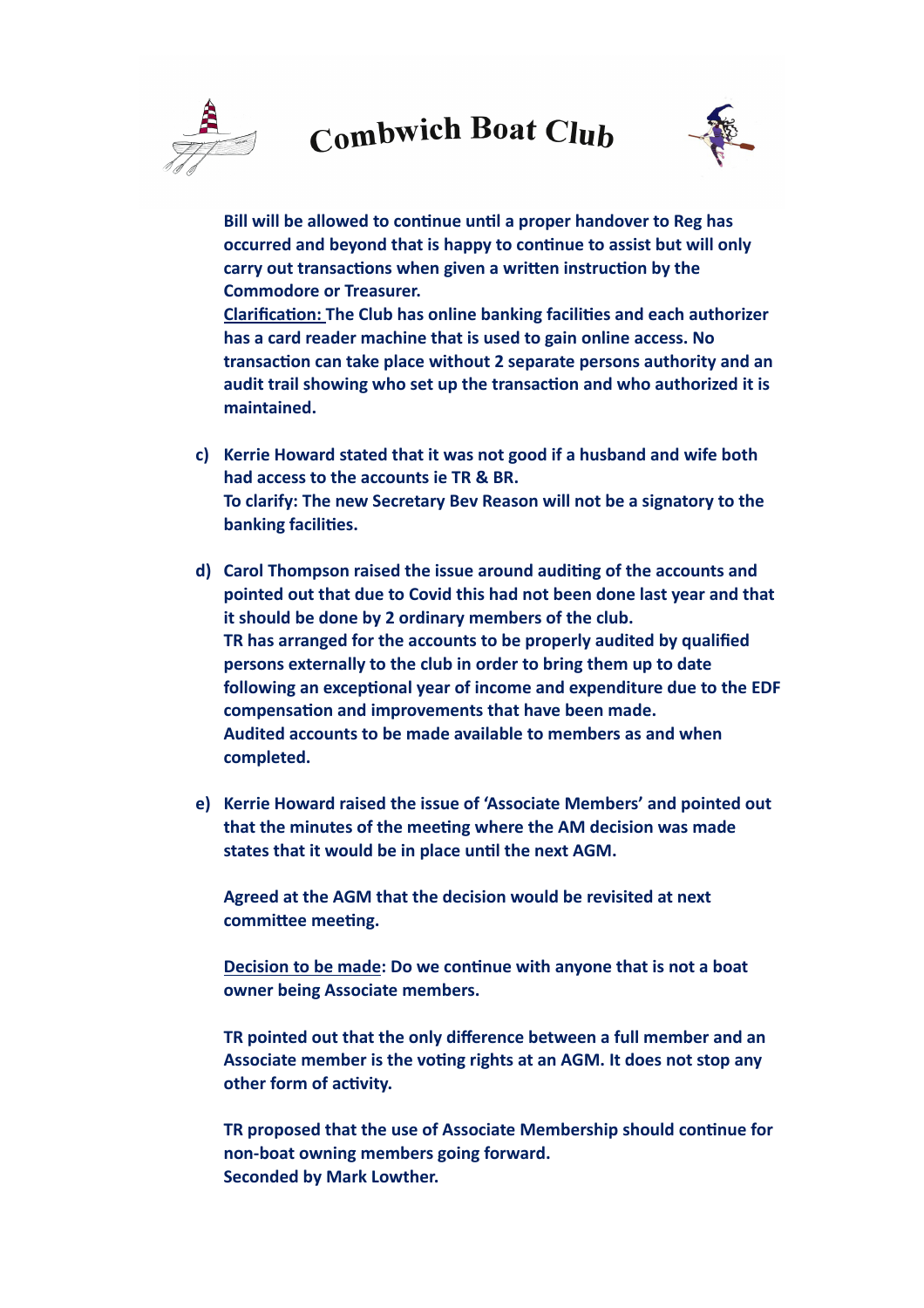



**Vote taken and unanimous decision to support the proposal.**

**At the AGM Mike Iles stated publicly that he had resigned from the Committee because of this decision.**

**This was first discussed by the Committee at the August 21 Meeting and was deferred for a month to allow time for any other options to be considered. The decision came back to the committee on 9th September 2021 and the minutes of that meeting show that it was proposed that it apply to any non-boat owners joining the club.** 

**The decision was voted on by 7 members present including Mike Iles and the minutes record that the decision was unanimous.**

**The minutes were agreed as correct at the October meeting including Mike Iles.**

**Mike subsequently resigned in February 2022.**

**f) At the AGM Amanda DiTrolio stated openly that she had not gone on to be Safeguarding Officer because the club had not promoted her for the training necessary.**

**TR pointed out that she had sent him an email in which she had declined to take on any further responsibility. That email was not readily available but has since been recovered and was shown to the committee – sent 6th August 2021 by Amanda to TR. The relevant paragraph in it reads:**

**"Sadly, I feel disillusioned and at a crossroads regarding my willingness to take on future roles within the Boat Club, including that of Safeguarding Officer. As an enthusiastic, devoted and dedicated member of the Club and gig sub committee member who, with my fellow members, has been cast aside without consideration, I am reluctant to take on further responsibilities."**

**Reg Wilkes stated that he is already fully qualified in relation to his job and was prepared to take on the role of Safeguarding Officer for the club.** 

**TR proposed that Reg becomes the Safeguarding Officer, seconded by Nigel Frost.**

**Voted unanimously.**

**TR, BR and JM have also volunteered to take the safeguarding courses. Action: TR to contact RYA Safeguarding team to research.**

**TR also reported that he has obtained an external highly qualified person who works with homes in the Mental Health industry to act as a**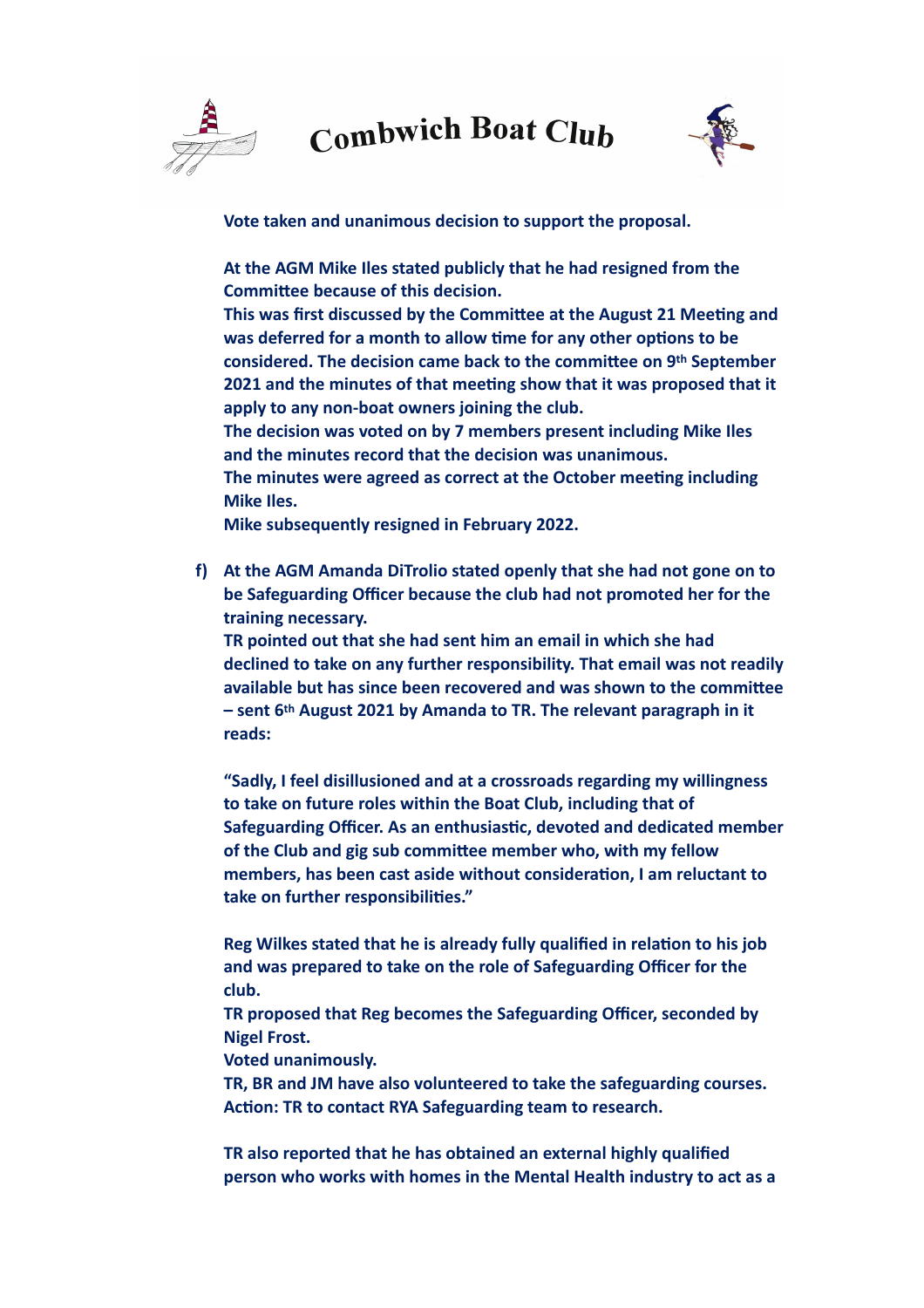



**consultant to the club free of charge and in due course can undertake a review of the procedures we have in place.**

**g) Various members asked that meeting minutes be sent out to all not just pinned to the clubhouse wall. It was suggested that they go on the website. Agreed to look at options.**

**Actioned: Bill Edwards who looks after the website has now set up a member's only area accessible by a password. From the start of this membership year as minutes are agreed as correct, they will be posted in that area and members can access them directly.**

**Action: Members to be informed how to access in due course.**

**4. EDF Update.**

**Two of the 3 boats on the revetment were craned back in on Friday 1st April. Thanks to TR, ML, JM, NF & PE for their efforts in very challenging northerly winds.**

**Additionally, the mast was removed from the damaged boat belonging to Stuart Hill in preparation for it to be removed separately by EDF.**

**Note: Stuart's boat removed by contractor acting for edf 5/4/22.**

**That was the last obligation outstanding with EDF !!**

**5. Gate number change**

**The gate number needs to change on 1st May and anyone not having paid this year's fees will not be party to the number.**

**Suggestions as to a memorable number ??**

**Number agreed and the locks will be changed on the 1st May and number given to all members who have paid this years membership.**

**AOB**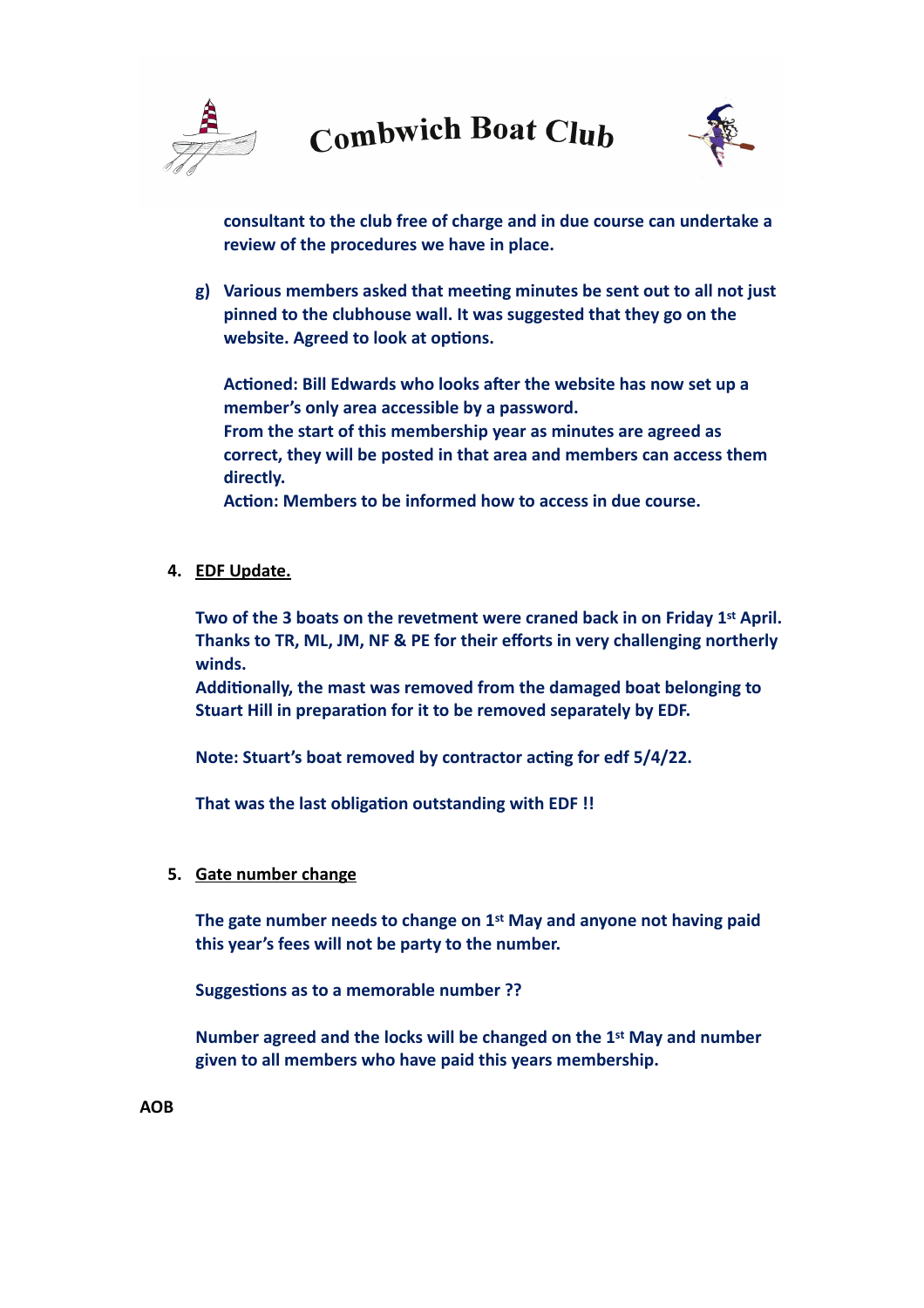



**TR – The club treasurer software produces a profit and loss report (distributed) and going forwards this can be attached to the minutes each month to show the financial situation clearly to all.**

**ML – Coffee machine.**

**Discussed the acquiring of a replacement. BR undertook the task of investigating a replacement.** 

**Proposed by Mark Lowther that a budget of £350 or thereabouts to be available to BR if a suitable machine is found.**

**Seconded by Paul Enever.**

**Voted unanimously for the proposal.**

**Action: BR to investigate/and or obtain.**

**JM – Trustees.** 

**John reported that the current Trustees are:**

**John Miller, Reg Wilkes, Steve Cox & Nigel Frost.**

**The Constitution says that there can be up to 6 Trustees.** 

**Bill Edwards has stated that he would be willing to be a Trustee but can only be accepted via an AGM or an EGM.**

**ML – Booking of workshop and retention of the keys.**

**Mark wanted it established that if a member had boats/tools in the workshop they be allowed to retain the keys for security.**

**Mark pointed out that there is a second set of keys in the case of needing to get into the workshop in an emergency or the keys being lost and these are securely held at the club and only ML, TR & NF have access.**

**JM – Wanted to have a plan of where the moorings are and who uses them. TR reported that he now has a drone photograph of the moorings that he will print up to A3 size and let him have it to assist.**

**PE – Asked if he could access the wharf from the EDF side in order that he can repair his mast fitting that were damaged when his boat was craned in on 1st April. Action: TR to speak to Jamie Jameson to obtain permission.**

**ML/NF – Request permission to research for a safety boat for the club. Action: ML/NF to make provisional enquiries and report back to committee.**

**TR – Thanked Mark Lowther for making the two new large picnic tables that arrived today. Mark was only reimbursed for the materials and not his labour. The two tables cost approx. £700 in materials and transport.**